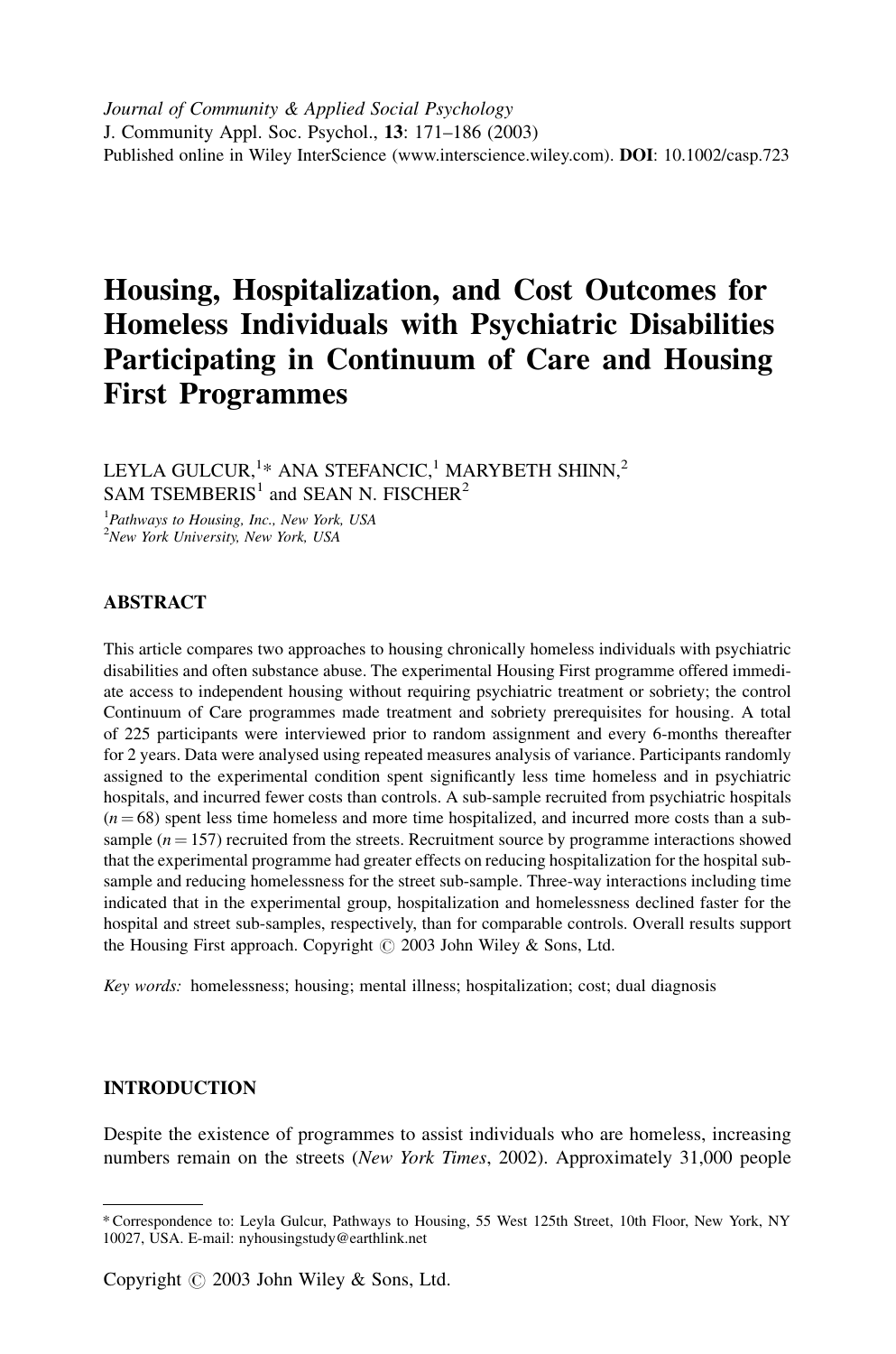spent each night in a New York City shelter in January 2002, as compared to 21,000 in January 1998 (Coalition for the Homeless, 2002b). Most recently, stays in the municipal shelter system reached 37,000 per night in October 2002—a record-high in the city's history (Coalition for the Homeless, 2002a). These numbers still underestimate, however, the number of homeless individuals overall since they do not account for the many individuals that remain homeless by sleeping in places such as city streets or drop-in centres.

In the United States, people with psychiatric disabilities constitute an estimated 30% of the homeless population (Interagency Council on the Homeless, 1992). Additionally, many members of this extremely vulnerable group are also dually diagnosed, having both a major mental illness and alcohol or substance abuse problems (Drake, Osher, & Wallach, 1991). Few programmes, however, are equipped to successfully address the needs of this group in the early stages of recovery (Osher & Drake, 1996). Much of this segment of the homeless population, therefore, remains chronically homeless—cycling among the streets, shelters, and institutions (Hopper, Jost, Hay, Welber, & Haugland, 1997). Many remain homeless due to either mistrust of the fragmented system that has failed them or preference for the relative independence of life on the streets over restrictive housing programmes (Asmussen, Romano, Beatty, Gasarch, & Shaughnessy, 1994; Howie the Harp, 1990; Osher & Drake, 1996).

The present study evaluates an innovative Housing First programme to house this vulnerable population, and compares it, in a randomized trial, to more typical programmes in the Continuum of Care. It examines the relative success of the two types of approaches for two groups of individuals with serious mental illnesses and often dual diagnoses: those living on the streets, and those who had lived on the streets previously, but who resided in psychiatric hospitals immediately prior to study entry. Success is evaluated in terms of reductions in homelessness, psychiatric hospitalization, and costs over a 2-year follow-up period.

#### Housing programmes

Continuum of Care. The predominant approach to housing homeless individuals with psychiatric disabilities in the US is a collection of programmes that form a Continuum of Care. Clients begin with outreach programmes and drop-in centres that place few demands on them, and then progress through a series of congregate living arrangements with varying levels of on-site support before graduating to independent living arrangements (US Department of Housing and Urban Development, 1997). Enrolment in residential programmes is contingent upon abstinence from alcohol and drugs and participation in mental health treatment, which are seen as critical to 'housing readiness'. Clients' improvements in clinical status, as determined by health professionals, lead to advances along the continuum toward less restrictive housing and service arrangements.

The Continuum of Care approach has brought many homeless individuals indoors, yet others remain on or return to the street. Service providers have pointed to difficulties in engaging individuals with mental illness for services (US Department of Health and Human Services, 1994). Research has also demonstrated low rates of housing stability and frequency of relapse for dually diagnosed individuals in these programmes when compared to those with only a mental illness (Bebout, Drake, Xie, McHugo, & Harris, 1997; Hurlburt, Hough, & Wood, 1996a; Minkoff, 2001). Some researchers suggest that choice in housing and treatment, which has been associated with greater housing satisfaction and improved housing stability, may be critical to engagement and retention (Srebnik, Livingston, Gordon, & King, 1995). Many consumers and consumer advocates endorse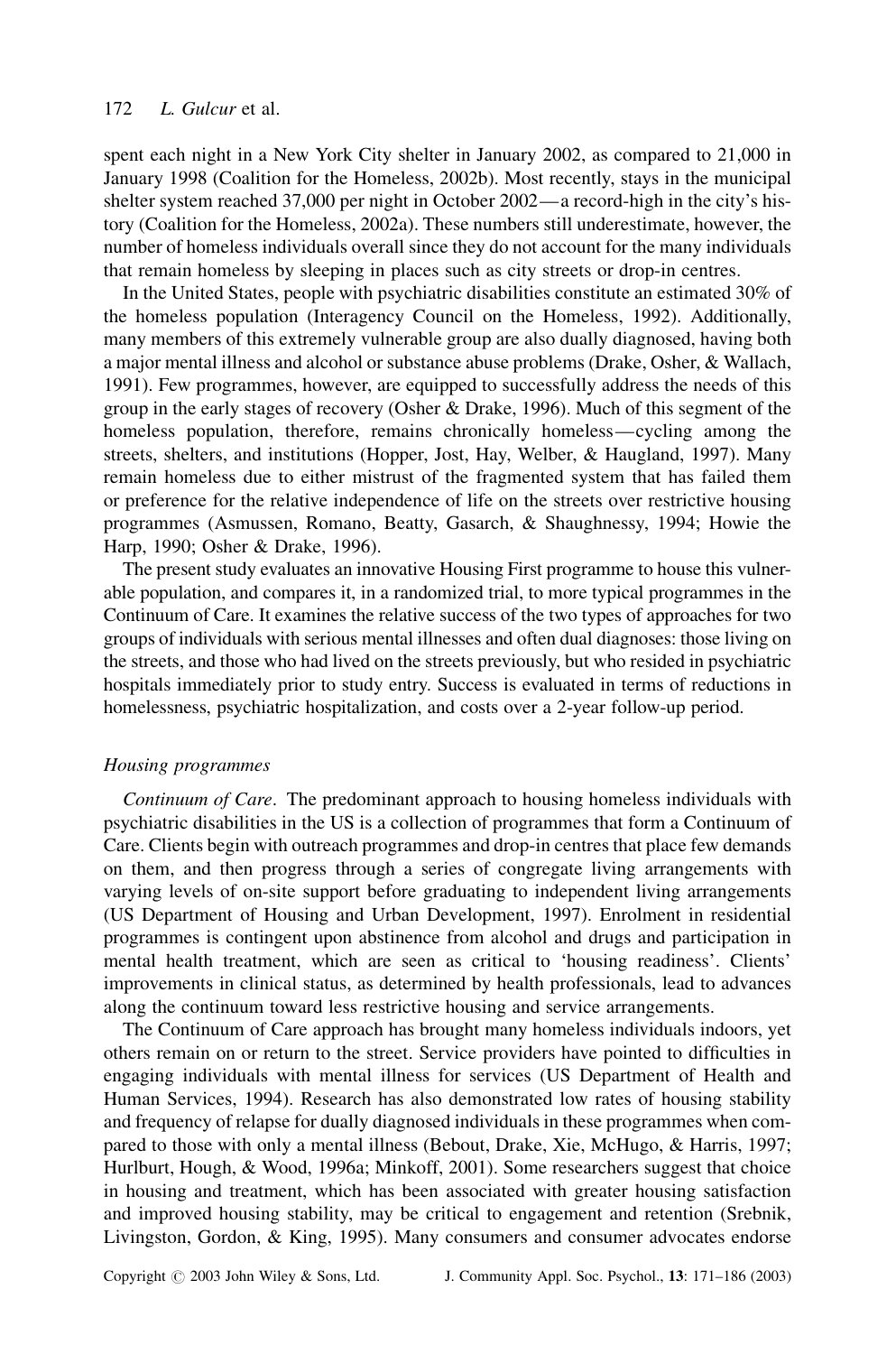approaches that are more attuned to consumers' stated preferences for independent living (Tanzman, 1993) and separation of housing from treatment (Howie the Harp, 1990; Rosenheck & Lam, 1997). In fact, in a study of mentally ill acute care recidivists, clients were more likely to withdraw from treatment when there were large disparities between clinicians' and patients' assessments of the patients' problems (Santiago, Berren, Beigel, Goldfinger, & Hannah, 1990).

Housing First. The Housing First model was designed to remove barriers to housing for the most vulnerable homeless individuals. The Housing First programme evaluated here, Pathways to Housing, Inc., provides consumers with immediate access to independent apartments and supportive services, without prerequisites for sobriety or participation in psychiatric treatment (Tsemberis & Asmussen, 1999). Making independent housing the first service offered to consumers may lead to better engagement and retention because consumers receive the assistance that they feel is most relevant to resolving their current predicament (Cohen & Thompson, 1992; Howie the Harp, 1990).

Additionally, for adults with psychiatric disabilities, supported housing has been associated with increased housing stability and reduced homelessness, as well as decreased days of hospitalization (Brown, Ridgway, Anthony, & Rogers, 1991; Goldfinger et al., 1997). Hurlburt, Wood, and Hough (1996b) also examined the impact of providing rental assistance to low-income, fixed-income, and disabled families and individuals through government issued Section 8 vouchers or certificates, which serve to subsidize recipients' rents. The amount of the subsidy depends on the family and apartment size as well as household income. Hurlburt et al. (1996b) found that access to these Section 8 vouchers increased housing stability and contact with case managers, while intensity of case management did not. Furthermore, access to permanent housing, coupled with access to treatment and social services, has been associated with increased housing stability (Dickey et al., 1996). Erickson, Stevens, McKnight, and Figueredo (1995) have also shown that, for individuals with drug abuse problems, willingness to participate in and complete treatment is correlated with access to housing.

Support services for clients in the Housing First programme are provided through a multi-disciplinary Assertive Community Treatment (ACT) team, a successful model for providing case management services to individuals with severe mental illness (Mowbray, Collins, Plum, Masterton, & Mulder, 1997). ACT has been effective in increasing tenure in community housing (Lehman, Dixon, Kernan, DeForge, & Postrado, 1997; Lehman et al., 1999; Morse et al., 1997), reducing psychiatric hospitalization (Banks, Pandiani, Schacht, & Gauvin, 1999; Dharwadkar, 1994; Hamernik & Pakenham, 1999; Klinkenberg & Calsyn, 1996; Lehman et al., 1997; McGrew, Bond, Dietzen, McKasson, & Miller, 1995), and increasing engagement and retention rates in treatment services (Herinckx, Kinney, Clarke, & Paulson, 1997). Furthermore, programmes with high fidelity to the ACT model (Teague, Bond, & Drake, 1998), compared to those with low fidelity, yield greater reductions in hospital admissions and substance use, and higher retention in treatment (McHugo, Drake, Teague, & Xie, 1999).

ACT teams at Pathways to Housing, like traditional ACT teams, are on-call 24 hours a day, 7 days a week, and provide most services in vivo in the community. Unlike traditional ACT teams, teams at Pathways to Housing allow clients to choose the frequency and type of services they receive and integrate a harm reduction philosophy to address the complex needs of individuals with dual diagnosis (Drake et al., 1998; Teague, Bond, & Drake, 1998). The ACT teams offer clients a range of services pertaining to, among others, housing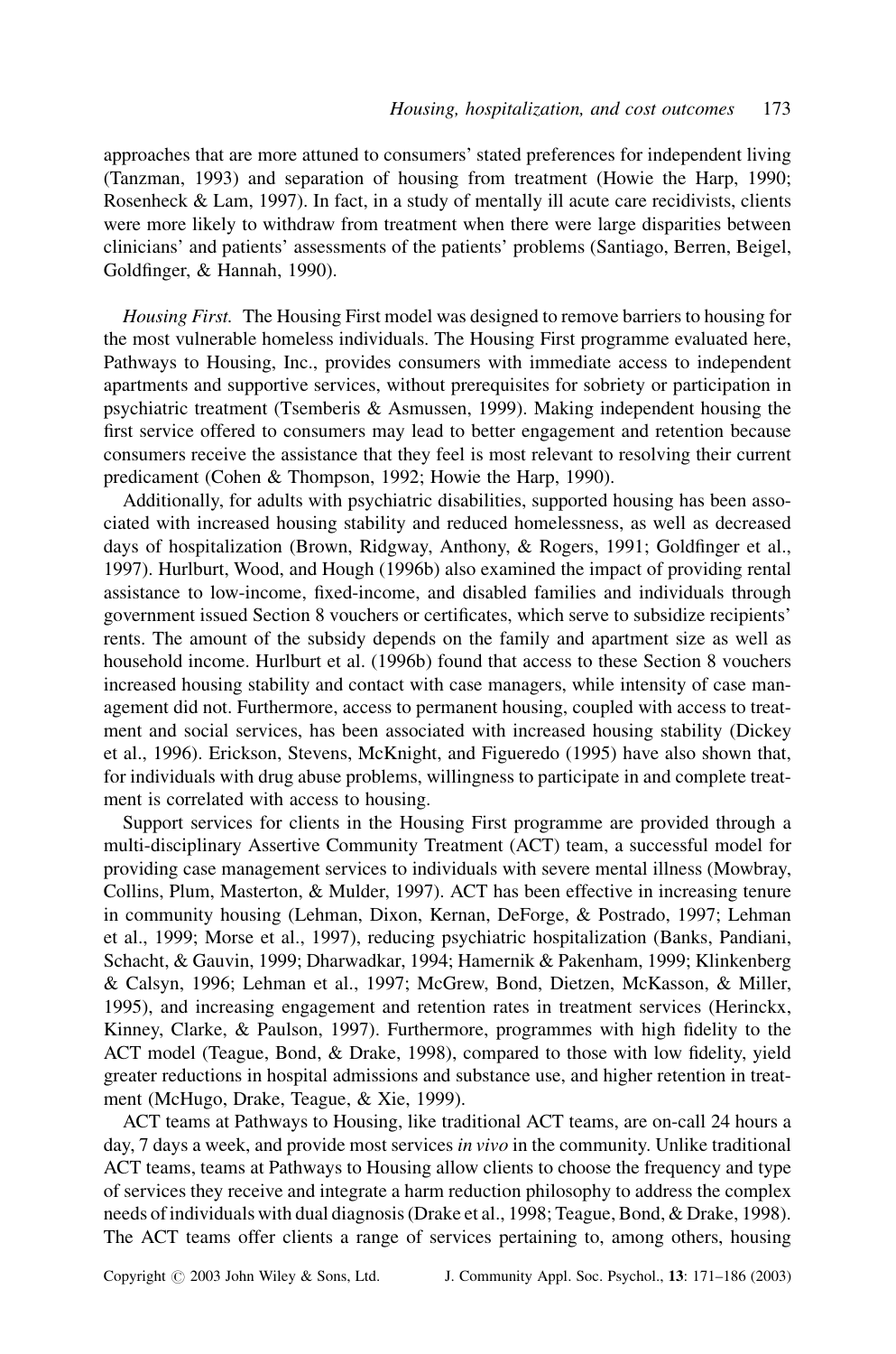issues, money management, vocational rehabilitation, and mental health and substance abuse treatment. Consumers may refuse, however, clinical services altogether without any consequences to their housing. The programme has two requirements for clients: that they contribute 30% of their monthly income towards rent by participating in a money management plan and that they meet with a staff member at least twice a month. These criteria are, however, applied flexibly such that prospective clients are not denied housing on the basis of their refusal to comply.

## Predictions

Homelessness and hospitalization. An examination of archival data showed that Continuum of Care programmes funded by a City-State agreement in New York City achieved a housing retention rate of 47% over a 5-year period, whereas 88% of clients in this Housing First programme remained housed (Tsemberis & Eisenberg, 2000). However, clients were not randomly assigned to the different programmes. We hypothesize that in this randomized trial, the Housing First programme will be more successful than programmes in the Continuum of Care in reducing homelessness for individuals with psychiatric disabilities, and will also reduce time spent in psychiatric hospitals over a 2-year period. Preliminary reports for the first year of the study (Shinn, Tsemberis, Asmussen, Toohey, & Moran, 2003; Tsemberis, Moran, Shinn, Asmussen, & Shern, in press) suggest that the programme is indeed more successful in reducing homelessness, but they did not examine psychiatric hospitalization.

It is also important to understand whether the Housing First and Continuum of Care approaches are differentially effective for different groups of clients or for different outcomes. Because past behaviour is in general a good predictor of future behaviour, in the absence of effective intervention, we would expect participants recruited from psychiatric hospitals to have higher levels of future hospitalization than participants recruited from the street. Previous psychiatric hospitalization is indeed an important predictor of re-admission for people with mental illness (Postrado & Lehman, 1995; Song, Biegel, & Johnsen, 1998). Drake, Wallach, and Hoffman (1989) found that among individuals discharged from hospitals, those who became homeless had greater rates of rehospitalization. Similarly, for clients in supported housing, Lipton, Siegel, Hannigan, Samuels, and Baker (2000) found that referral from a State psychiatric institution was associated with reduced community tenure as compared to referrals from other sources. Thus the Housing First approach could act as a buffer to rehospitalization, with special benefits for this outcome among respondents recruited from psychiatric hospitals. However, the Housing First programme may lead to the greatest reductions in homelessness for participants recruited from the street, whose presence on the streets demonstrates their difficulties in engaging with Continuum of Care programmes. The hospital referrals, who have been primed for the sobriety and psychiatric treatment requirements enforced by continuum providers, may not be as resistant as the street group to these stipulations.

Costs. In order to guide public policy, programme models must be cost-effective as well as yield positive client outcomes. We further examine, therefore, the costs associated with each housing model. Culhane, Metraux, and Hadley (2002) found that placing individuals into supportive housing cost little more—\$995 per unit per year or 2.5% of total costs—than leaving them homeless, in large part because individuals who were not housed used psychiatric hospitals, a very expensive service, at higher rates. There are also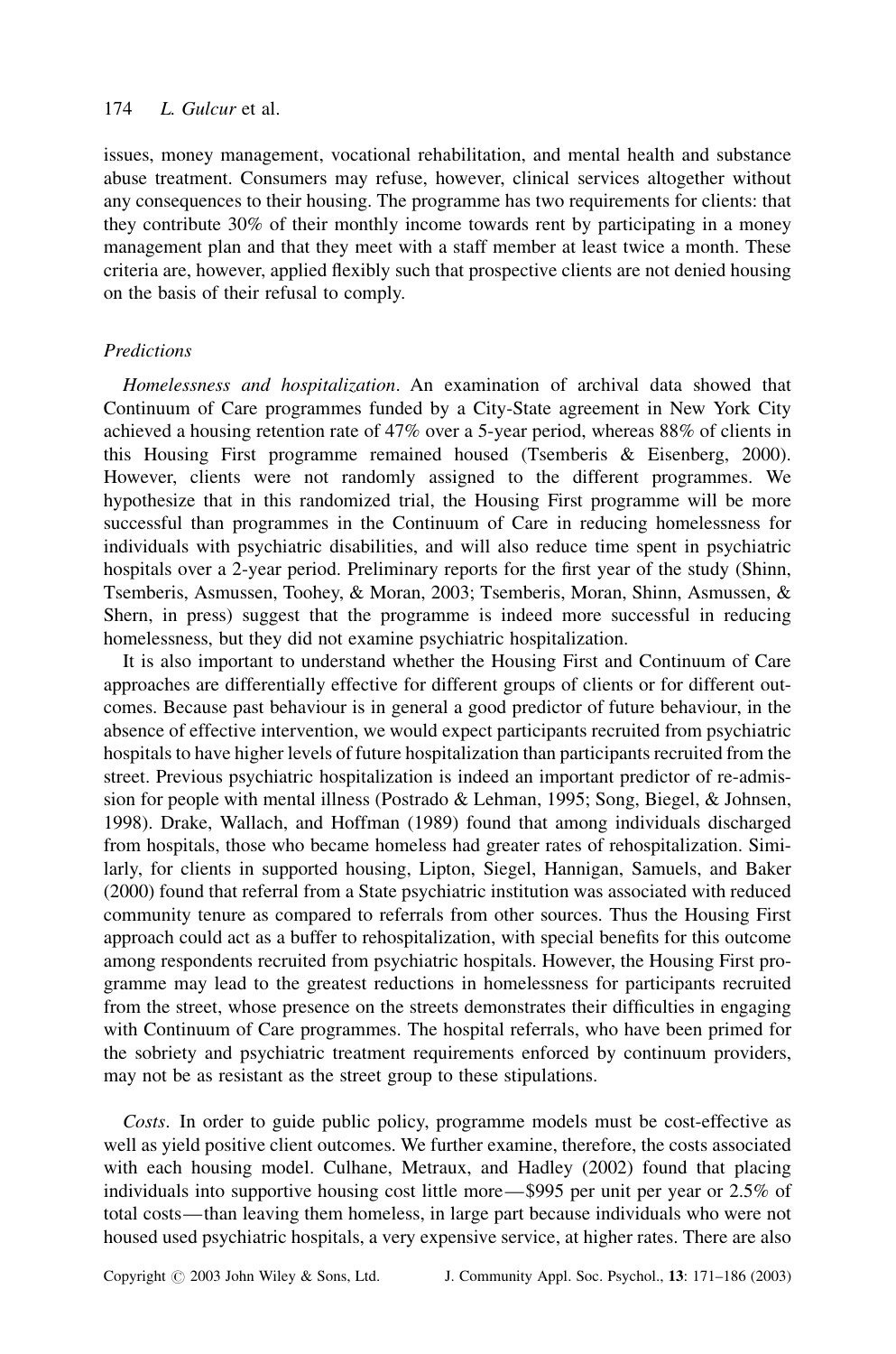data that suggest that permanent independent housing with off-site services costs less than congregate residences with on-site services (Dickey, Latimer, Powers, Gonzalez, & Goldfinger, 1997).

In addition to producing superior client outcomes in certain domains, ACT has been shown to be cost-effective compared to other forms of case management (Essock, Frisman, & Kantos, 1998; Lehman et al., 1999; Wolff et al., 1997). In particular, participation in ACT tends to lead to increased outpatient service use accompanied by decreases in more expensive visits to psychiatric emergency departments and hospital admissions (Banks et al., 1999; Dharwadkar, 1994; Lehman et al., 1997).

To the extent that the experimental programme is more successful than control programmes in reducing hospitalization, while using a cost-effective model of service delivery, it should also have lower costs. If reductions in hospitalization are greater for the group recruited from psychiatric hospitals, then cost savings should also be larger for this group.

# METHOD

#### **Participants**

A total of 225 participants recruited from two sources—streets and hospitals—were randomized into two groups. One hundred and twenty-six participants (56%) were assigned to the control group who used the Continuum of Care model, and 99 participants (44%) were assigned to the experimental group who then entered the Pathways Housing First model. The uneven assignment ratio reflected the capacity of the experimental programme and our expectation that attrition from the study might be greater from the control group.

The street sample of 157 participants met the following study eligibility requirements by having: (1) spent 15 out of the last 30 days on the street or in other public places (shelters were not included); (2) exhibited a period of housing instability over the past 6 months; (3) an Axis I diagnosis—any major mental illness, such as schizophrenia or bipolar disorder, except personality disorders and mental retardation (American Psychiatric Association, 1994).

With additional funding from New York State, 68 individuals from two State psychiatric hospitals were added to the study. These individuals met the same entry criteria as the street sample immediately prior to hospitalization. Although not an eligibility requirement, most of the participants from both groups also had substance problems.

# Procedures

After completion of baseline interviews and random assignment to condition, participants were interviewed every 6 months by trained interviewers who were not blind to the participants' group assignments. In addition, monthly 5-minute telephone calls were conducted primarily to maintain contact with participants and establish their whereabouts. The 6-month interviews were conducted in a variety of locations including the research office, the participant's apartment/residential location, or a public place such as a cafe or restaurant. For participants in psychiatric hospitals and correctional facilities, research interviewers made on-site visits. For out-of-state participants and participants with restricted visitation rights, interviews were conducted over the telephone. Respondents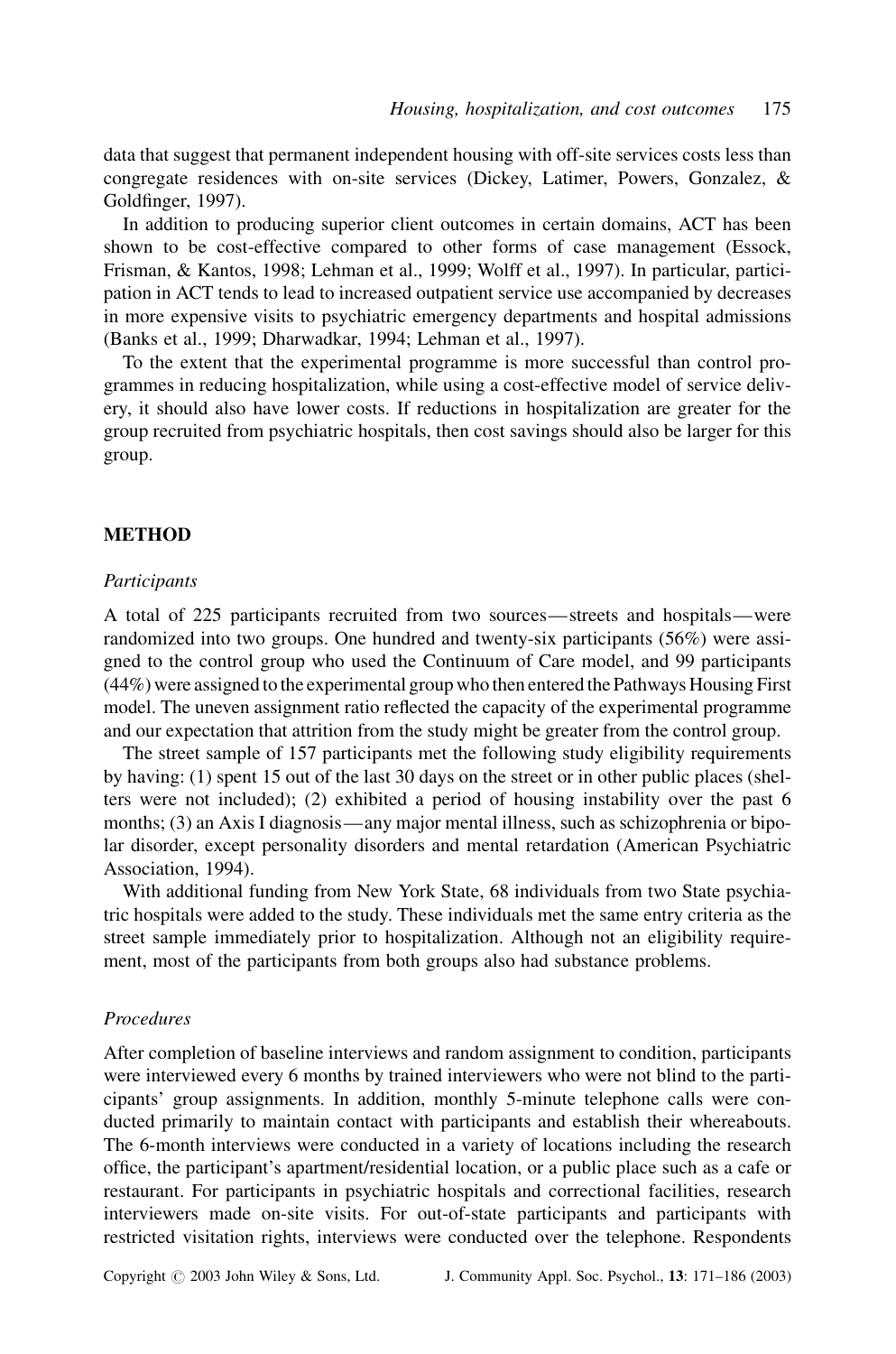were reimbursed between \$25–\$40 for completing each interview, depending on the timepoint. The questions asked during each interview period remained the same.

The follow-up rate for each time period was as follows: 96% at 6 months, 94% at 12 months, 92% at 18 months, and 90% at 24 months. When a participant did not complete a specific follow-up interview, the missing residential data for that time period were collected during the next completed follow-up interview. Specifically, while 28 participants did not complete their 6-month interviews, the residential data were collected for 19 of those participants at the next follow-up interview. Likewise, residential data were collected at subsequent time points for 16 of the 30 participants who did not complete their 12-month interviews, 21 of the 38 participants who did not complete their 18-month interviews, and 28 of the 50 participants who did not complete their 24-month interviews. The follow-up rates reported here are calculated, therefore, to include those participants whose data were collected at subsequent time points.

Analyses were conducted to determine if random assignment was successful in minimizing differences on baseline demographic characteristics. Specifically, an independent samples *t*-test was conducted to determine if the two study conditions differed by age at baseline, and chi-square and Fisher's exact tests were conducted to determine if group differences existed by gender, race, education, marital status, baseline residence, and psychiatric diagnosis. No differences were found on any of the baseline characteristics between the two study conditions. Further analyses also found no significant differences on these characteristics between the experimental and control groups for the street subsample and the hospital sub-sample. Finally, to ensure that results reported in this article were not due to systematic attrition following the baseline assessment, similar analyses were conducted to detect differences between the groups for participants who had completed 24-month residential data collection. No differences in baseline characteristics were found between the two groups at 24-month, which suggests that the attrition observed in the sample over time was not systematic.

#### Measures

Residential location. Days spent homeless and days spent in psychiatric institutions were assessed using the 6-month residential follow-back calendar developed by the New Hampshire Dartmouth Research Center (1995). The interviewer assessed the participant's current residential location and then worked his or her way backward day-by-day to the date and residential location of the last interview. Following the interview, the interviewer coded the participant's residential location(s) into several distinct residential categories. For the purpose of analyses, homelessness was defined as living on the streets, public places or shelter-type accommodations. Psychiatric hospitalization was defined as inpatient status in a State psychiatric hospital, or psychiatric ward in a Health and Hospitals Corporation hospital (public hospital), general hospital or Veterans Administration hospital.

The proportion of time homeless and the proportion of time hospitalized was calculated by summing the number of days spent in any of the homeless location categories, as well as the number of days spent as an inpatient in psychiatric treatment, and dividing the sum by the total number of days reported at the interview.

Costs. Costs for, each location were assessed from a variety of sources including estimates based on Jones et al.'s (in press) and Culhane et al.'s (2002) cost-utilization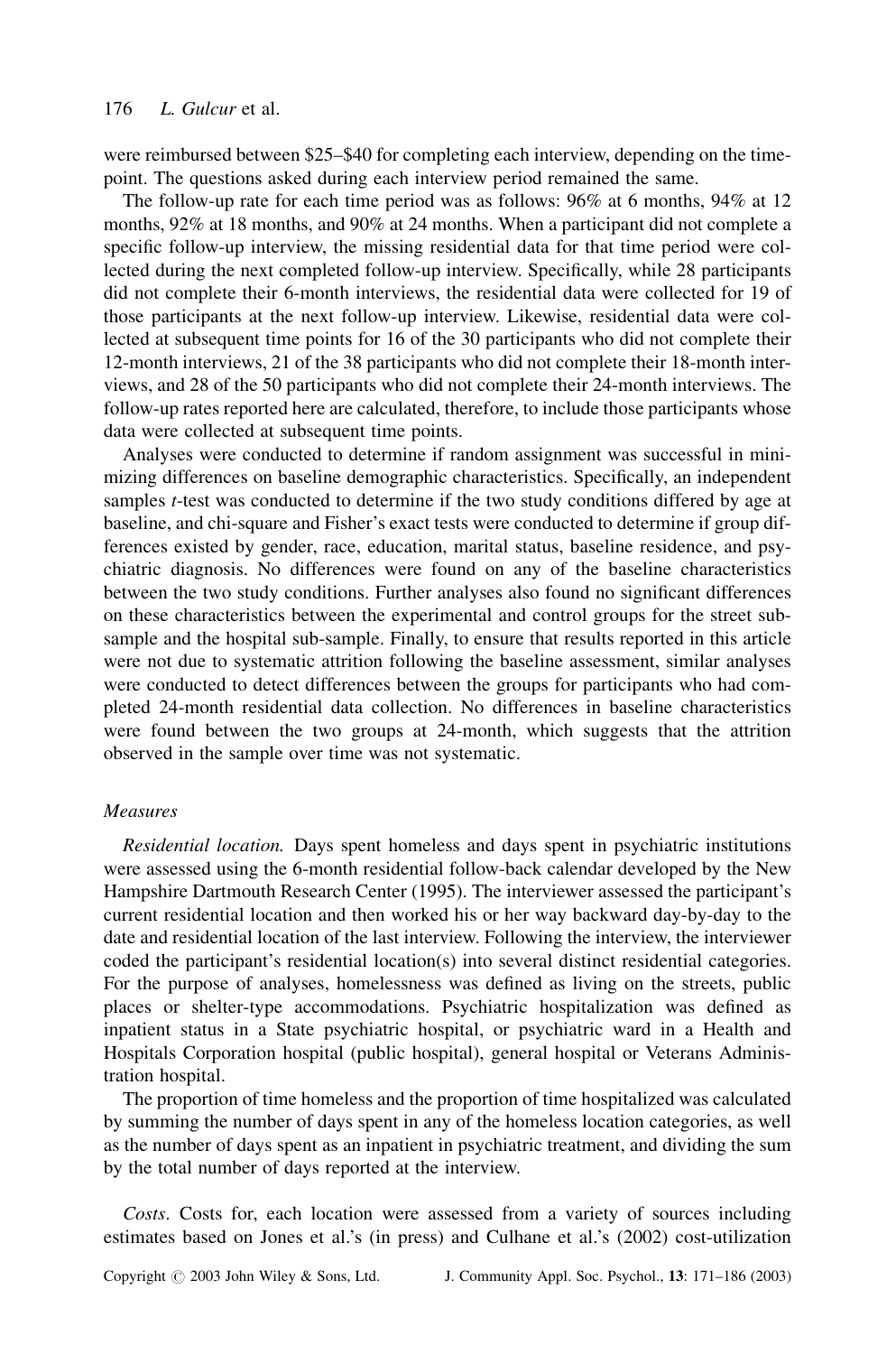studies. Using the residential followback calendar, we calculated the total number of days each participant spent in different locations for each time point. We then calculated the cost per person per day by multiplying the number of days in each location with the cost associated with each location, and then by dividing the product by the total number of days. Note however, that costs associated with days spent on the streets, such as costs of outpatient services and societal costs, could not be assessed (e.g. emergency room services, police costs). Consequently, days spent on the street were excluded from the denominator.

#### Data analysis

Repeated measures analyses of variance were used to examine the main effects of programme assignment (experimental versus control) and sample source (hospital versus street), as well as programme  $\times$  sample interactions for the 24 month period overall. In addition, within group analyses tested the two-way effects of time  $\times$  programme and time  $\times$  sample as well as the three-way effects of time  $\times$  programme  $\times$  sample. Because of statistical difficulties in detecting interaction effects in field experiments (McLelland  $\&$ Judd, 1993), an alpha level of  $p < 0.1$  was used as a cut-off for the interaction terms.

# RESULTS

## Descriptive statistics

As can be seen in Table 1, the sample consisted of  $173$  (76.9%) men and 52 (23.1%) women with an average age of 41.5 years  $(SD = 11.8)$ . Most of the participants (69.2%) had never been married while only 3.6% were currently married. More than half of the participants ( $n = 121, 53.8\%$ ) were diagnosed with a psychotic disorder. Thirty-nine (17.6%) of the participants reported becoming homeless before the age of 18. The average age at which participants reported experiencing homelessness for the first time was 29.5 years (age range was 5 to 64 years). The longest period of time homeless was an average of 4.4 years with a median of 3 years. The majority (50.1%) of the participants lived on the streets or public place or in a drop-in shelter at time of the baseline interview and 36%  $(n = 81)$  were living in a psychiatric hospital.

Twenty-four (10.7%) individuals were working at time of baseline, 15 (7.4%) of whom were employed by a hospital. Sixty-three (28%) participants identified their race as Caucasian and 90 (40%) identified their race as African-American. Twenty-three (10.3%) participants did not go beyond eighth grade in their education while four (1.8%) participants received a graduate degree. Despite the fact that substance and alcohol use is often associated with being homeless, only 42 participants (18.7%) admitted to using alcohol or illicit substances at the baseline interview.

# Proportion of time homeless

Repeated measures ANOVA results show that there was a significant effect of programme assignment on proportion of time homeless, with the control group spending significantly more time homeless than the experimental group overall  $(F(1, 195) = 19.8, p < 0.001)$ . In addition, there was a significant sample effect, with the sample recruited from the streets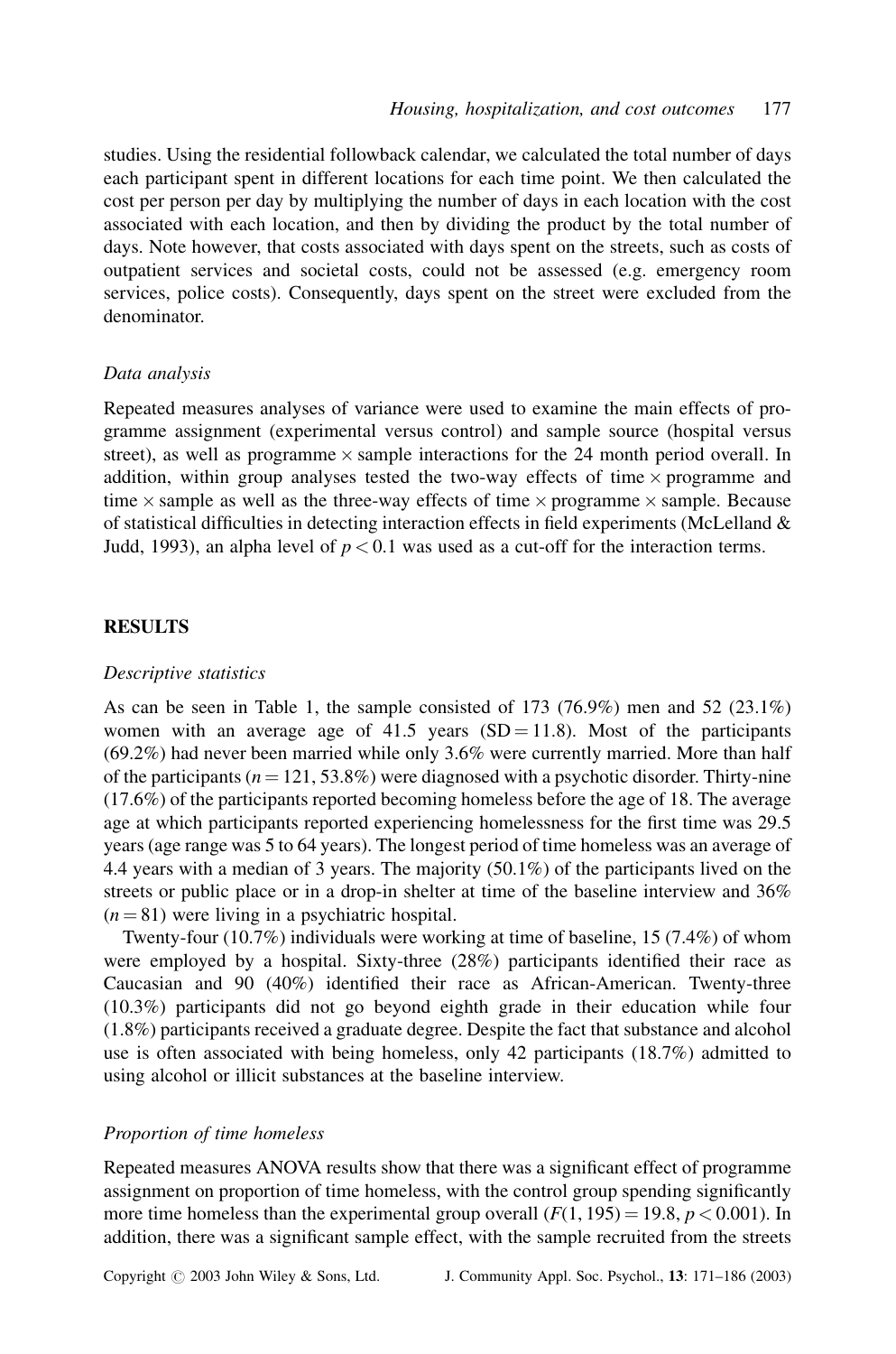| Table 1. | Participant characteristics |  |
|----------|-----------------------------|--|
|          |                             |  |

| Variable                                     | Number $(n)$ | Percentage (%) |
|----------------------------------------------|--------------|----------------|
| Study group                                  |              |                |
| Experimental                                 | 99           | 44             |
| Control                                      | 126          | 56             |
| Gender                                       |              |                |
| Female                                       | 52           | 23.1           |
| Male                                         | 173          | 76.9           |
| Age                                          |              |                |
| $18-30$ years                                | 43           | 19.1           |
| 31-40 years                                  | 62           | 27.6           |
| $41-50$ years                                | 68           | 30.2           |
| $51-60$ years                                | 41           | 18.2           |
| $61-70$ years                                | 11           | 4.9            |
| Race                                         |              |                |
| Caucasian                                    | 63           | 28             |
| African-American                             | 90           | 40             |
| Hispanic <sup>1</sup>                        | 33           | 14.7           |
| Mixed/Other <sup>1</sup>                     | 39           | 17.3           |
| Education                                    |              |                |
| Some High School or less                     | 94           | 42             |
| High School Diploma or GED                   | 55           | 24.6           |
| equivalent                                   |              |                |
| Post-secondary education                     | 75           | 33.5           |
| Marital status                               |              |                |
| Married                                      | 8            | 3.6            |
| Separated <sup>2</sup>                       | 20           | 8.9            |
| Divorced <sup>2</sup>                        | 32           | 14.3           |
| Widowed <sup>2</sup>                         | 9            | $\overline{4}$ |
| Never married <sup>2</sup>                   | 155          | 69.2           |
| Residence at baseline                        |              |                |
| Streets/subway/drop-in <sup>3</sup>          | 114          | 50.7           |
| Shelter/safe haven/ $3$                      | 14           | 6.2            |
| Crisis housing                               |              |                |
| With family/friends <sup>4</sup>             | 11           | 4.9            |
| Psychiatric hospital                         | 80           | 35.6           |
| Hotel/motel <sup>4</sup>                     | 5            | 2.2            |
| Short-term transitional housing <sup>4</sup> | 1            | 0.4            |
| Psychiatric diagnosis                        |              |                |
| Psychosis                                    | 121          | 53.8           |
| Bipolar disorder                             | 30           | 13.3           |
| Major depression                             | 32           | 14.2           |
| Other <sup>5</sup>                           | 10           | 4.4            |
| Missing <sup>5</sup>                         | 32           | 14.2           |

Note: Some percentages do not add up to 100% due to rounding error. Categories with the same superscripted numbers were combined for analysis of group differences.

spending a significantly larger proportion of time homeless than the sample recruited from hospitals overall  $(F(1, 195) = 63.4, p < 0.001)$ . However, there was also a significant programme  $\times$  sample effect such that assignment to the experimental condition reduced rates of homelessness more for the sample recruited from the streets  $(F(1, 195) = 12.2$ ,  $p < 0.001$ ).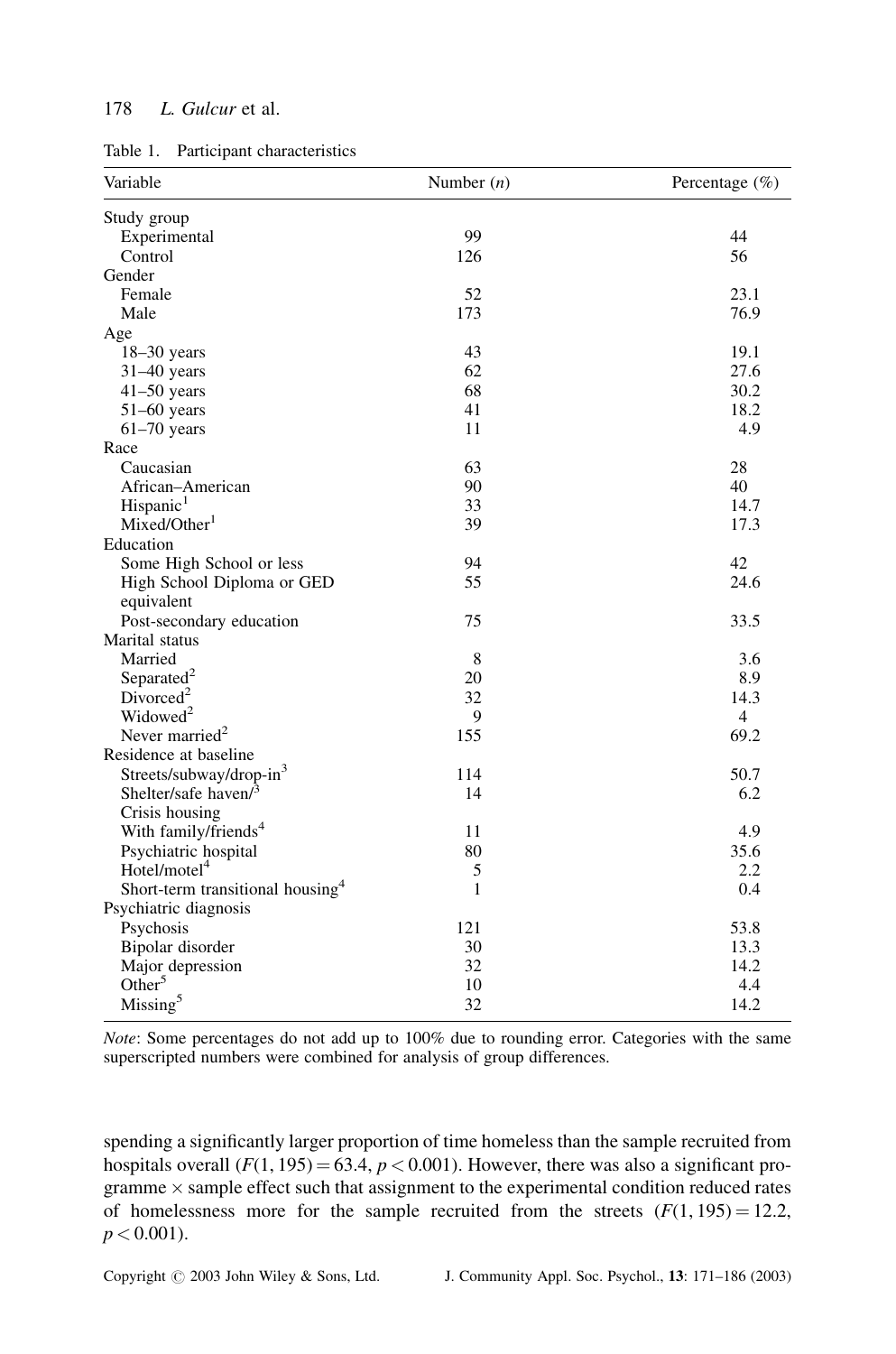| Source                    | F     | <b>Hypothesis</b><br>df | Error<br>df | D     | Mean difference<br>$(baseline - 24 months)$ | Mean difference |
|---------------------------|-------|-------------------------|-------------|-------|---------------------------------------------|-----------------|
| Experimental-<br>street   | 54.17 | 4                       | 192         | 0.000 | 0.661                                       | 0.000           |
| Control-street            | 22.75 | 4                       | 192         | 0.000 | 0.333                                       | 0.000           |
| Experimental-<br>hospital | 0.33  | 4                       | 192         | 0.682 | 0.095                                       | 0.889           |
| Control-hospital          | 3.28  | 4                       | 192         | 0.044 | $-0.094$                                    | 0.875           |

Table 2. Simple effects of time on proportion of time homeless for four study groups

Within group analyses further show that there was a significant time  $\times$  programme (Wilk's Lambda = 0.9,  $F(4, 192) = 5.2, p < 0.01$ ), time  $\times$  sample (Wilk's Lambda = 0.7,  $F(4, 192) = 17.8$ ,  $p < 0.001$ ), and time  $\times$  programme  $\times$  sample (Wilk's Lambda = 0.9,  $F(4, 192) = 6.10, p < 0.001$ ) effect. As can be seen from Table 2, F-tests for the multivariate simple effects of time were significant for two of the four groups (i.e. the two hospital sub-samples). In order to further investigate where differences occurred, post hoc pairwise comparisons of group means were conducted using a Sidak adjustment, comparing baseline levels with 24-month levels for each of the four sub-samples. As can also be seen from Figure 1, while the experimental and control groups recruited from the streets showed the greatest rate of decline in homelessness as compared to the experimental and control groups recruited from hospitals, the decline was the greatest for the experimental subsample. Significant differences favouring the experimental sub-sample also remained at 24 months between the experimental and control samples recruited from the streets (mean difference  $-0.28; p < 0.001$ ).

#### Proportion of time hospitalized

Repeated measures ANOVA results show that there was a significant effect of programme assignment on time hospitalized, with the control group spending significantly more time in hospitals than the experimental group overall  $(F(1, 195) = 7.4, p < 0.01)$ . In addition, there was a significant sample effect, with the sample recruited from hospitals spending a significantly larger proportion of time in hospitals than the sample recruited from the streets overall  $(F(1, 195) = 184.6, p < 0.001)$ . There was also a marginally significant



Figure 1. Proportion of time spent homeless.

Copyright  $\odot$  2003 John Wiley & Sons, Ltd. J. Community Appl. Soc. Psychol., 13: 171–186 (2003)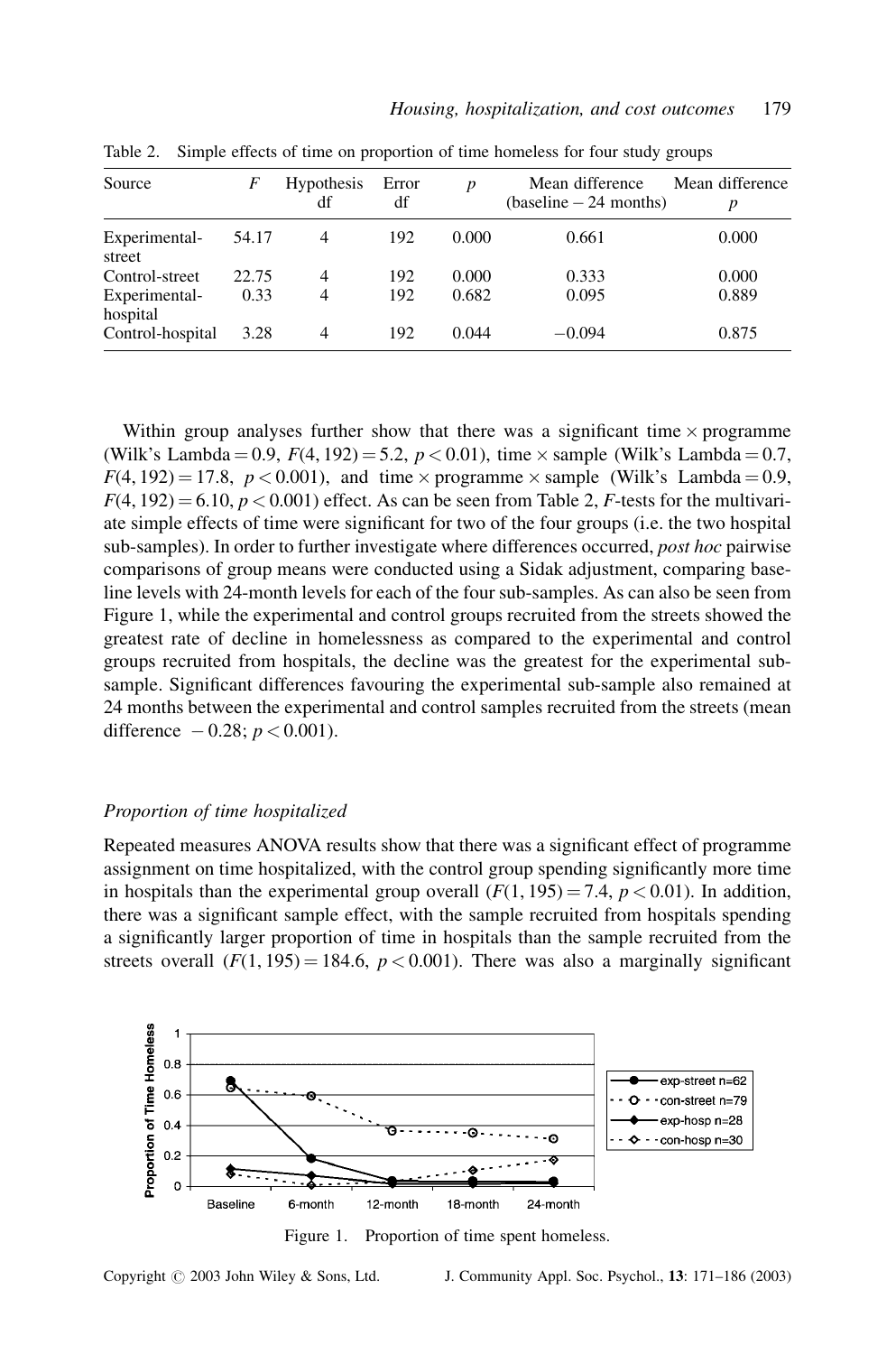| Source                    | F     | <b>Hypothesis</b><br>df | Error<br>df | $\boldsymbol{p}$ | Mean difference<br>$(baseline - 24 months)$ | Mean difference |
|---------------------------|-------|-------------------------|-------------|------------------|---------------------------------------------|-----------------|
| Experimental-<br>street   | 0.82  | $\overline{4}$          | 192         | 0.515            | 0.014                                       | 1.000           |
| Control-street            | 0.72  | $\overline{4}$          | 192         | 0.579            | 0.030                                       | 1.000           |
| Experimental-<br>hospital | 57.12 | 4                       | 192         | 0.000            | 0.686                                       | 0.000           |
| Control-hospital          | 61.20 | 4                       | 192         | 0.000            | 0.698                                       | 0.000           |

Table 3. Simple effects of time on proportion of time hospitalized for four study groups

programme  $\times$  sample effect such that assignment to the experimental condition reduced hospitalization more for the sample recruited from hospitals ( $F(1, 195) = 2.7$ ,  $p = 0.10$ ).

Within group analyses further show that there were significant time  $\times$  programme (Wilk's Lambda = 1.0,  $F(4, 192) = 2.1, p < 0.10$ ), time  $\times$  sample (Wilk's Lambda = 0.4,  $F(4, 192) = 76.0$ ,  $p < 0.001$ ), and time  $\times$  programme  $\times$  sample (Wilk's Lambda = 0.9,  $F(4, 192) = 3.6, p < 0.01$ ) effects. As can be seen from Table 3, F-tests for the multivariate simple effects of time were significant for two of the four groups. In order to further investigate where differences occurred, post hoc pairwise comparisons of group means were conducted using a Sidak adjustment, comparing baseline levels with 24-month levels. As can also be seen from Figure 2, while the experimental and control groups recruited from the hospitals showed the greatest rate of decline in hospitalization as compared to the experimental and control groups recruited from the streets, the decline was slightly greater for the control sub-sample. There were no significant differences remaining at 24 months between the experimental and control group recruited from the hospitals (mean difference 0.055;  $p = 0.94$ ).

#### Cost analysis

Repeated measures ANOVA results show that there was a significant effect of programme assignment on costs with the control group costing significantly more than the experimental group overall  $(F(1, 173) = 6.1, p < 0.05)$ . In addition, there was a significant sample



Figure 2. Proportion of time spent in psychiatric institutions.

Copyright  $\odot$  2003 John Wiley & Sons, Ltd. J. Community Appl. Soc. Psychol., 13: 171–186 (2003)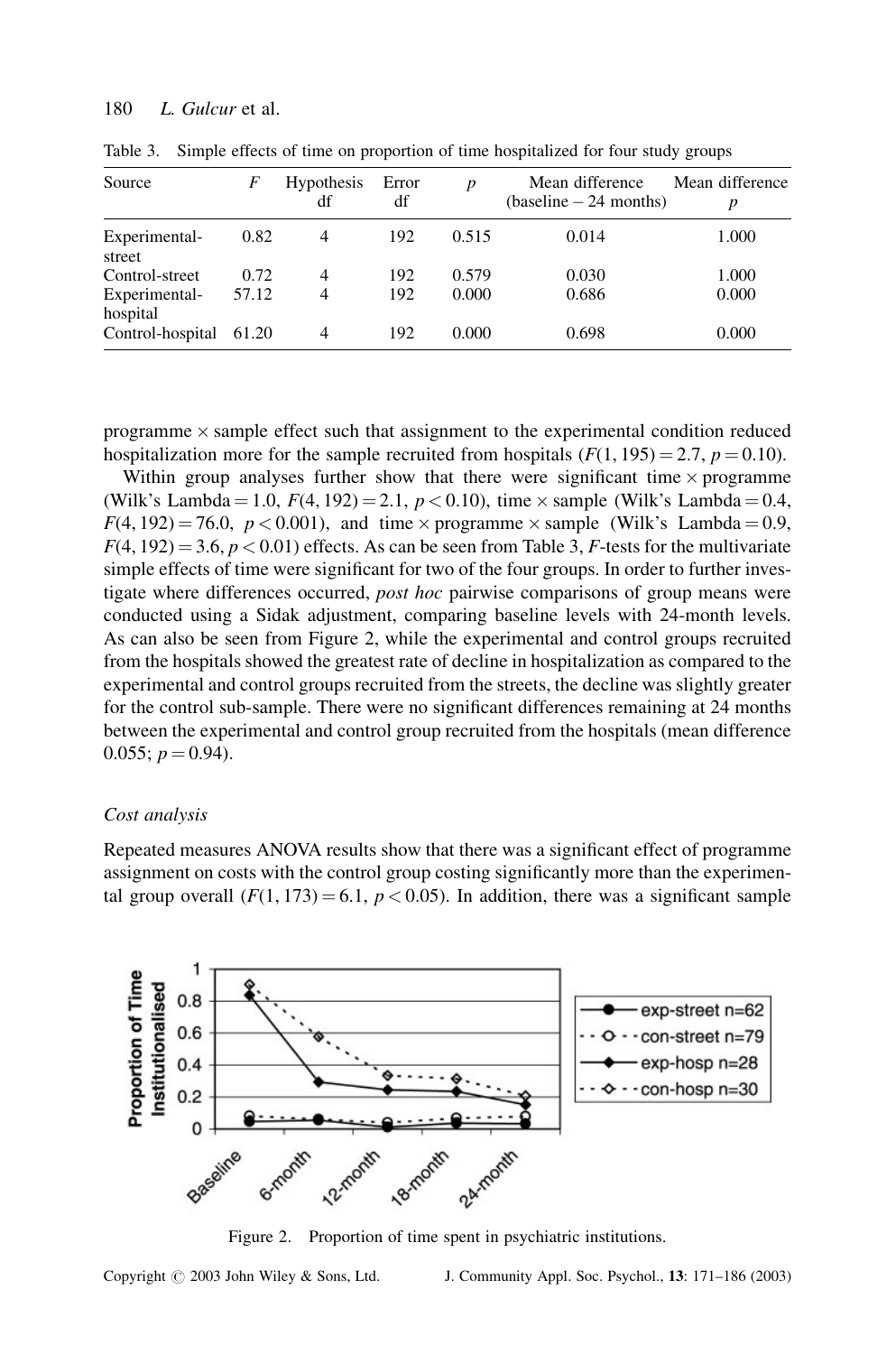

Figure 3. Mean cost per day per person.

effect, with the sample recruited from hospitals costing significantly more than the sample recruited from the streets overall  $(F(1, 173) = 89.8, p < 0.001)$ . There was no significant programme  $\times$  sample effect  $(F(1, 173) = 0.6, p = 0.44)$ .

Within group analyses further show that there was a non-significant time  $\times$  programme (Wilk's Lambda = 1.0,  $F(4, 170) = 1.2$ ,  $p = 0.30$ ) effect. However, the time  $\times$  sample effect (Wilk's Lambda =  $0.6$ ,  $F(4, 170) = 27.1$ ,  $p < 0.001$ ) was significant. As can be seen from Figure 3, the pattern over time indicates that the sample recruited from hospitals showed a greater rate of decline in costs than the sample recruited from the streets. Finally, the time  $\times$  programme  $\times$  sample effect was non-significant (Wilk's Lambda = 1.0,  $F(4, 170) = 1.0, p = 0.40.$ 

## DISCUSSION

The results show considerable success for the Housing First programme in reducing both homelessness and psychiatric hospitalization for homeless individuals with mental illness. Participants who were randomly assigned to the Pathways to Housing programme were housed earlier and spent more time stably housed than those in Continuum of Care programmes. The Housing First group also spent fewer days hospitalized as compared to individuals assigned to programmes in the Continuum of Care over the 24 months of the study.

It was also the case that individuals recruited from psychiatric hospitals (but with histories of homelessness immediately prior to hospital entry) spent more time in psychiatric hospitals over the course of follow-up than individuals recruited directly from the street. Similarly, those who were recruited from the street spent more time literally homeless than those recruited from hospitals. Unsurprisingly, past behaviour was a good predictor of future behaviour.

Of further interest are the two- and three-way interactions between programme assignment, source of sample, and time. In the case of literal homelessness, both experimental and control group members recruited from psychiatric hospitals spent relatively little time homeless in the first year of the study. Experimental group members remained housed in the second year as well, while for the control group members recruited from the hospital sample, homelessness began to increase in the second year. Members of the control group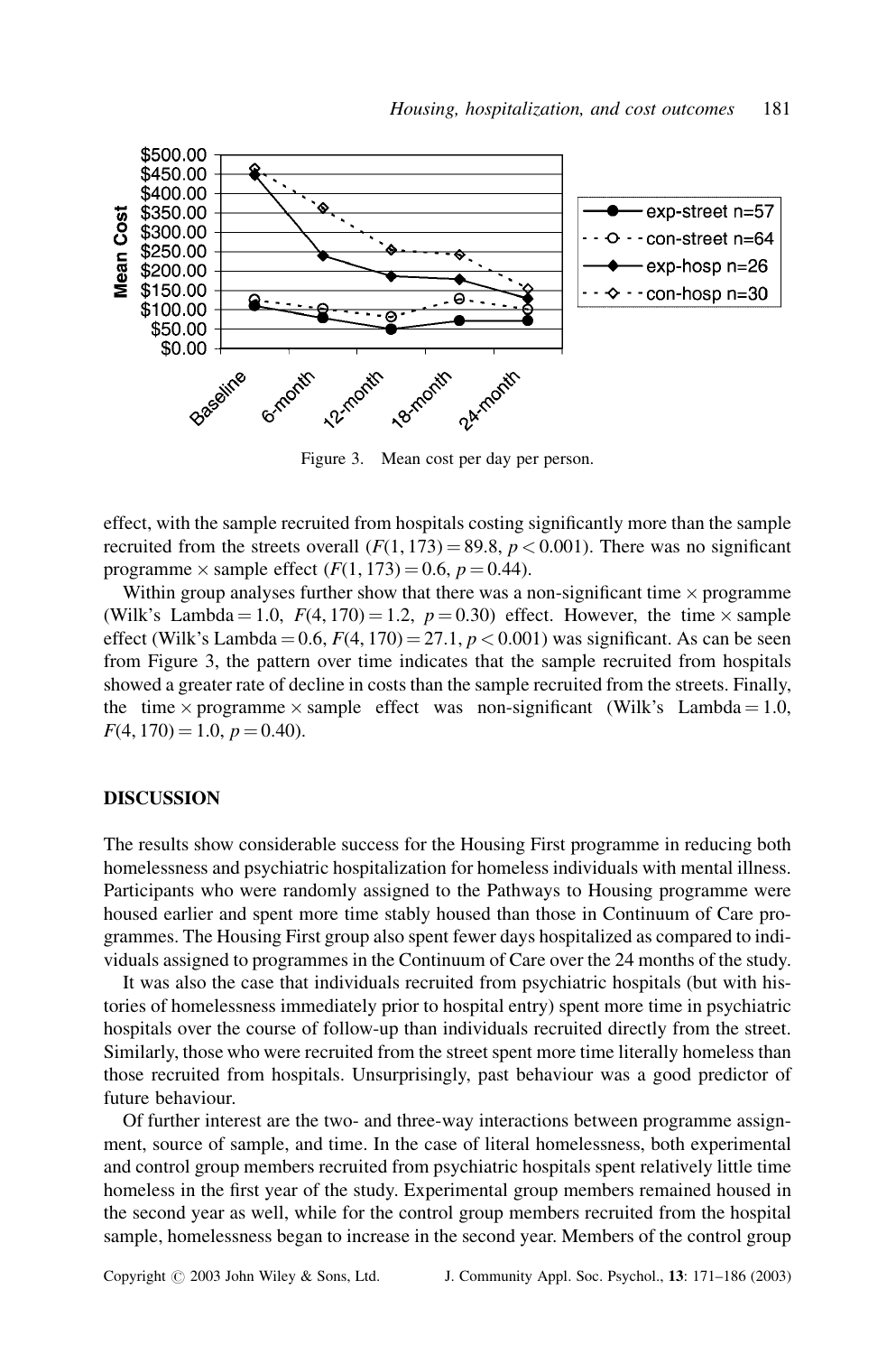recruited from the street gradually reduced the proportion of time they spent literally homeless, but still spent about a third of their time, on average, on the street in the second year of the study. Members of the experimental group recruited from the street came indoors far more quickly. Homelessness was virtually eliminated by the second half of the first year and remained at very low levels for the remainder of the study period. Thus, as predicted, the Housing First programme was best at reducing homelessness for the street sample.

In terms of psychiatric hospitalization, the Housing First programme was most successful for the sample recruited from psychiatric hospitals. These individuals reduced the proportion of time spent hospitalized throughout the study period, but the reduction came faster for the experimental group, where time hospitalized was reduced by more than half in the first year of the study. Thereafter, the two groups showed more similar patterns. Individuals recruited from the street showed low and fairly consistent levels of hospitalization throughout the study period. Assignment to the experimental or control programmes made little difference. Thus, each sample benefited from the experimental programme most in the area where there was most scope for improvement.

With respect to costs of residential placements, there was a small but reliable effect of programme, with participants randomly assigned to the experimental programme costing less. The pattern for costs looked quite similar to the pattern for psychiatric hospitalization, which is not surprising, since costs of days in psychiatric hospitals dwarf costs of other placements. That is, savings were largest in the first year of the study when the most drastic reduction in hospitalization occurred; the groups gradually converged thereafter.

The Housing First programme attained its success without requiring individuals to abstain from substance use or to participate in psychiatric treatment, although such treatments were made readily available to all interested participants. We can speculate that choice, which forms a crucial dimension of the Housing First model, allowed the individuals in this programme to select the treatments they needed. Apparently individuals with psychiatric disabilities, and often substance problems, were able to select the treatments they needed to stay out of hospitals and off the streets, when treatments were under their control. The sustained success of the Housing First programme over the full 2 years of the study is also noteworthy. Proponents of the Continuum of Care have worried that giving homeless individuals apartments directly from the street before they were 'housing ready' was essentially setting them up for failure. The present study provides no evidence for this perspective. The only upturn in homelessness in the second year occurred for individuals in the control group who were recruited from hospitals.

Ironically, individuals who use substances or engage in disruptive behaviours may be more easily housed in private apartments than in congregate settings where their behaviour directly impinges on others.

The experimental programme's requirement that tenants participate in money management was probably critical to its success, although we have no direct evidence for this claim (all tenants participated in money management, so its effects could not be tested). As operated by Pathways to Housing, money management assures that the rent is paid, so that tenants cannot divert rent money to other uses. If tenants who initially receive the rest of their money at the start of the month run out of money for food before the month's end, their case manager negotiates more frequent, smaller disbursements of funds. This is the case whatever the reason for the shortfall, but is consistent with a harm-reduction approach to substance use. If tenants use their money to buy substances, the programme at least assures that this does not interfere with shelter and food.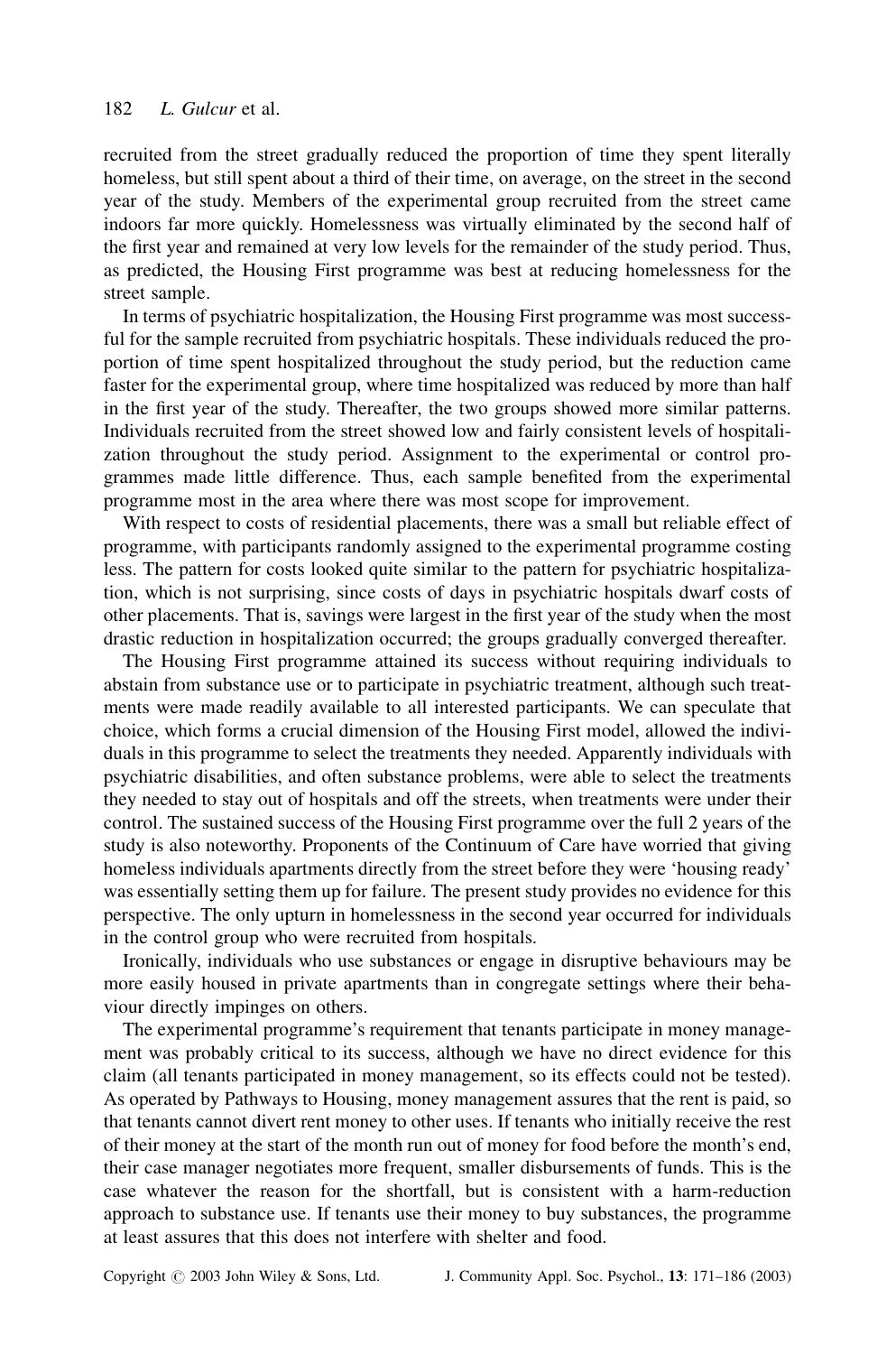In sum, the experimental Housing First programme seems quite promising in reducing homelessness, psychiatric hospitalization, and costs relative to Continuum of Care programmes. The differential success of the programmes was greatest in the initial phases; the Housing First approach apparently reduced barriers to bringing homeless individuals indoors. It was also more successful for both samples recruited from the street (in reducing literal homelessness) and samples recruited from psychiatric hospitals (in reducing hospitalization) than programmes in the Continuum of Care.

These results have significant implications for interventions designed to reduce homelessness among individuals with psychiatric disabilities and substance abuse issues. The Housing First programme increased housing tenure and reduced hospitalization at a lower cost than that of Continuum of Care programmes. This suggests that interventions, which offer housing first and focus on client choice, by eliminating treatment requirements, remove barriers to programme entry and thereby successfully engage the chronically homeless population. Furthermore, the present findings demonstrate that homeless individuals with histories of psychiatric hospitalization and literal homelessness can remain stably housed in independent apartments with support services.

It will be important to see whether the differential effects of the programmes are sustained over longer periods. Consequently, the follow-up is currently planned to extend for two more years. Additionally, the experiment should also be replicated elsewhere. If the results shown here continue to hold, however, and if they are replicated, they would provide strong evidence for wider adoption of this novel approach to housing homeless individuals with mental illnesses.

## ACKNOWLEDGEMENT

This study was funded by SAMHSA grant # 4UD9SM51970-03-2, SAMHSA/CSAT grant #1KD1T12548-01.

#### **REFERENCES**

- American Psychiatric Association. (1994). Diagnostic and statistical manual of mental disorders (4th ed.). Washington, DC: American Psychiatric Association.
- Asmussen, S. M., Romano, J., Beatty, P., Gasarch, L., & Shaughnessy, S. (1994). Old answers for today's problems: Helping integrate individuals who are homeless with mental illnesses into existing community-based programs. Psychosocial Rehabilitation Journal, 17, 17–34.
- Banks, S. M., Pandiani, J. A., Schacht, L., & Gauvin, L. (1999). A risk-adjusted measure of hospitalisation rates for evaluating community mental health program performance. Administration & Policy in Mental Health, 26(4), 269–279.
- Bebout, R. R., Drake, R. R., Xie, H., McHugo, G. J., & Harris, M. (1997). Housing status among formerly homeless dually diagnosed adults. Psychiatric Services, 48(7), 936–941.
- Brown, M. A., Ridgway, P., Anthony, W. A., & Rogers, E. S. (1991). Comparison outcomes for clients seeking and assigned to supported housing services. Hospital and Community Psychiatry, 42(11), 1150–1153.
- Coalition for the Homeless. (2002a). Homelessness in New York City: The basic facts. Retrieved November 25, 2002, from www:coalitionforthehomeless:org:/nychomelessness01:pdf.
- Coalition for the Homeless. (2002b). State of the homeless 2002: Record increase in New York City homelessness over past year. Retrieved on November 25, 2002, from www:coalitionfothehomeless:org/downloads/stateofhomeless2002rpt01:pdf.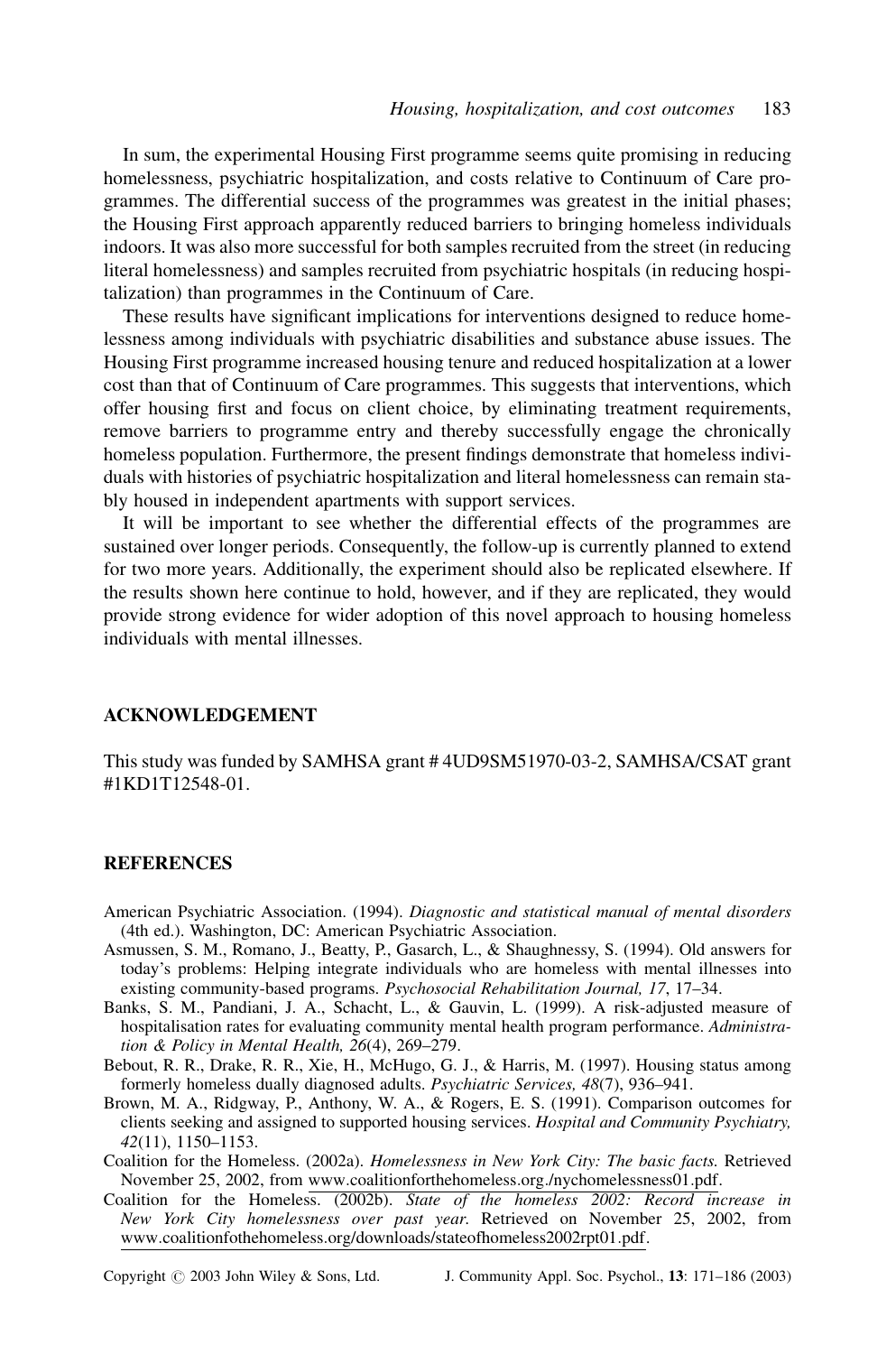- Cohen, C. I., & Thompson, K. S. (1992). Homeless mentally ill or mentally ill homeless? American Journal of Psychiatry, 169, 816–823.
- Culhane, D. P., Metraux, S., & Hadley, T. (2002). Public service reductions associated with placement of homeless persons with severe mental illness in supportive housing. Housing Policy Debate, 13(1), 107–163.
- Dharwadkar, N. (1994). Effectiveness of an assertive community treatment program. Australian  $\&$ New Zealand Journal of Psychiatry, 28(2), 244–249.
- Dickey, B., Gonzalez, O., Latimer, E., Powers, K., et al. (1996). Use of mental health services by formerly homeless adults residing in group and independent housing. Psychiatric Services, 47(2), 152–158.
- Dickey, B., Latimer, E., Powers, K., Gonzalez, O., & Goldfinger, S. M. (1997). Housing costs for adults who are mentally ill and formerly homeless. Journal of Mental Health Administration, 24(3), 291–305.
- Drake, R. E., McHugo, G. J., Clark, R. E., Teague, G. B., Xie, H., Miles, K., & Acherson, T. H. (1998). Assertive community treatment for patients with co-occurring severe mental illness and substance use disorder: A clinical trial. American Journal of Orthopsychiatry, 68, 201-215.
- Drake, R. E., Osher, F. C., & Wallach, M. A. (1991). Homelessness and dual diagnosis. American Psychologist, 46, 1149–1158.
- Drake, R. E., Wallach, M. A., & Hoffman, J. S. (1989). Housing instability and homelessness among aftercare patients of an urban state hospital. Hospital & Community Psychiatry,  $40(1)$ , 546-551.
- Erickson, J. R., Stevens, S., McKnight, P., & Figueredo, A. J. (1995). Willingness for treatment as a predictor of retention and outcomes. Journal of Addictive Diseases, 14(4), 135–150.
- Essock, S. M., Frisman, L. K., & Kantos, N. J. (1998). Cost-effectiveness of assertive community treatment teams. American Journal of Orthopsychiatry, 68(2), 179–190.
- Goldfinger, S. M., Schutt, R. K., Tolomiczenko, G. S., Tuner, W. M., et al. (1997). Housing persons who are homeless and mentally ill: Evolving consumer households. In W. R. Breakley, & J. W. Thompson (Eds.), Mentally ill and homeless: Special programs for special needs. Amsterdam: Harwood Academic Publishers.
- Hamernik, E., & Pakenham, K. I. (1999). Assertive community treatment for persons with severe mental disorders: A controlled treatment outcome study. Behaviour Change, 16(4), 259–268.
- Herinckx, H. A., Kinney, R. F., Clarke, G. N., & Paulson, R. I. (1997). Assertive community treatment versus usual care in engaging and retaining clients with severe mental illness. Psychiatric Services, 48(10), 1297–1306.
- Hopper, K., Jost, J., Hay, T., Welber, S., & Haugland, G. (1997). Homelessness, mental illness and the institutional circuit. Psychiatric Services, 48(5), 659–665.
- Howie the Harp. (1990). Independent living with support services: The goals and future for mental health consumers. Psychosocial Rehabilitation Journal, 13, 85–89.
- Hurlburt, M. S., Hough, R. L., & Wood, P. A. (1996a). Effects of substance abuse on housing stability of homeless mentally ill persons in supported housing. Psychiatric Services, 47(7), 731–736.
- Hurlburt, M. S., Wood, P. A., & Hough, R. L. (1996b). Providing independent housing for the homeless mentally ill: A novel approach to evaluating long-term longitudinal housing patterns. Journal of Community Psychology, 24(3), 291–310.
- Interagency Council on the Homeless. (1992). Outcasts on Main Street: Federal Task Force on homelessness and severe mental illnesses. Washington, DC: Interagency Council on the Homeless.
- Jones, K., Holter, M. C., Lin, S., Valencia, E., Susser, E., & Wyatt, R. J. (in press). The costeffectiveness of the critical time intervention: A randomised trial of a program to reduce homelessness. Psychiatric Services.
- Klinkenberg, W. D., & Calsyn, R. J. (1996). Predictors of receipt of aftercare and recidivism among persons with severe mental illness: A review. Psychiatric Services, 47(5), 487–496.
- Lehman, A. F., Dixon, L., Kernan, E., DeForge, B., &Postrado, L. T. (1997). A randomised trial of assertive community treatment for homeless persons with severe mental illness. Archives of General Psychiatry, 54, 1038–1043.
- Lehman, A. F., Dixon, L., Hoch, J. S., DeForge, B., Kernan, E., & Frank, R. (1999). Costeffectiveness of assertive community treatment for homeless persons with severe mental illness. British Journal of Psychiatry, 174, 346–352.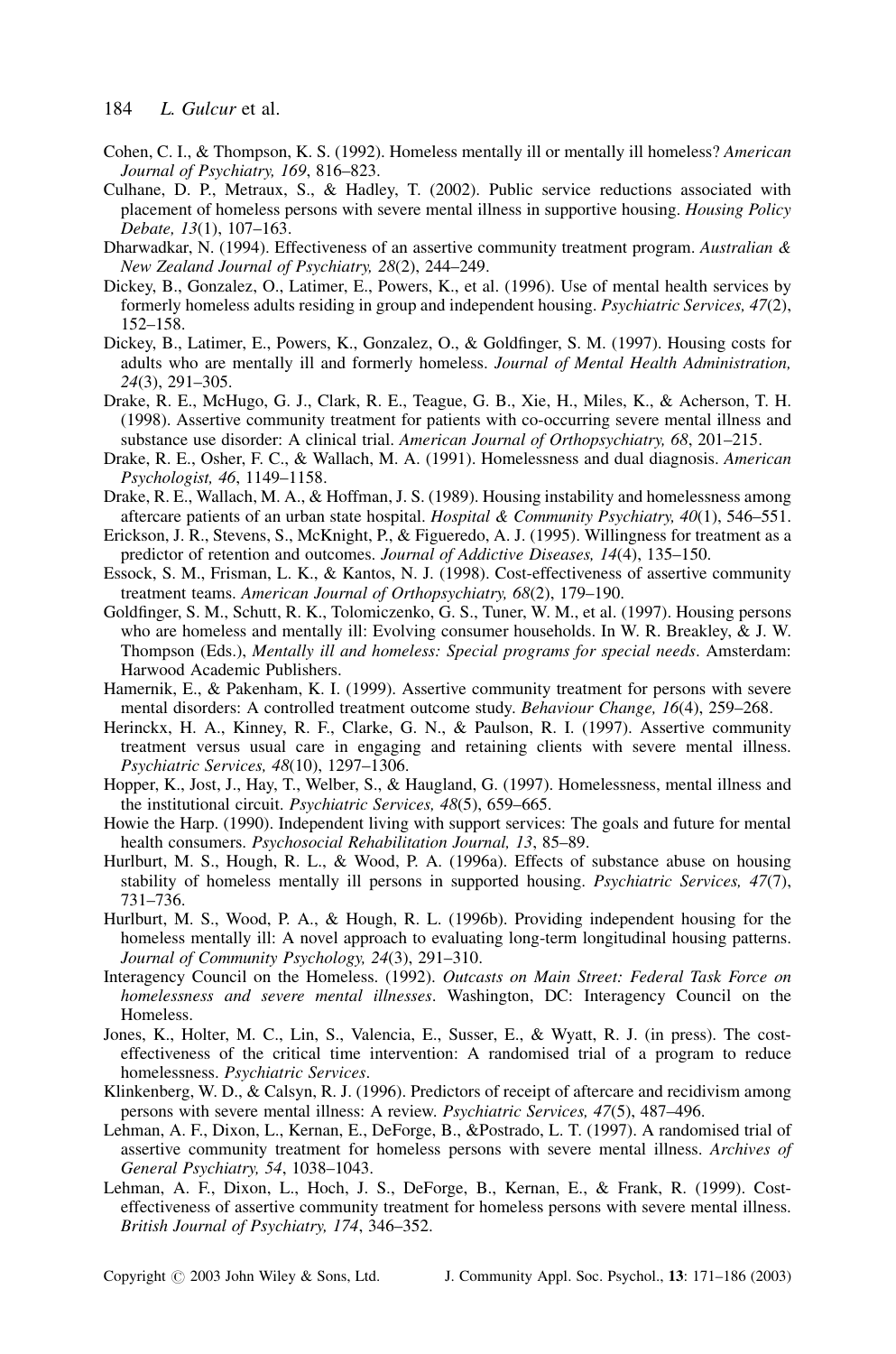- Lipton, F. R., Siegel, C., Hannigan, A., Samuels, J., & Baker, S. (2000). Tenure in supportive housing for homeless persons with severe mental illness. Psychiatric Services, 51(4), 479–486.
- McGrew, J. H., Bond, G. R., Dietzen, L., McKasson, M., & Miller, L. D. (1995). A multisite study of client outcomes in assertive community treatment. Psychiatric Services, 46(7), 696–701.
- McHugo, G. J., Drake, R. E., Teague, G. B., & Xie, H. (1999). Fidelity to assertive community treatment and client outcomes in New Hampshire dual disorders study. Psychiatric Services, 50(6), 818–824.
- McLelland, G. H., & Judd, C. M. (1993). Statistical difficulties of detecting interactions and moderator effects. Psychological Bulletin, 114, 376–390.
- Minkoff, K. (2001). Developing standards of care for individuals with co-occurring psychiatric and substance use disorders. Psychiatric Services, 52(5), 597–599.
- Morse, G. A., Calsyn, R. J., Klinkenberg, W. D., Trusty, M. L., Gerber, F., Smith, R., Tempelhoff, B., & Ahmad, L. (1997). An experimental comparison of three types of case management for homeless mentally ill persons. Psychiatric Services, 48(4), 497–503.
- Mowbray, C. T., Collins, M. E., Plum, T. B., Masterton, T., & Mulder, R. (1997). Harbinger I: The development and evaluation of the first PACT replication. Administration and Policy in Mental Health, 25(2), 105–123.
- New Hampshire Dartmouth Psychiatric Research Center. (1995). Residential follow-back calendar. Lebanon, NH: Dartmouth Medical School.
- New York Times. (2002). Bloomberg plans more housing aid for the homeless. New York Times, June 18, A1.
- Osher, F. C., & Drake, R. E. (1996). Reversing a history of unmet needs: Approaches to care for persons with co-occurring addictive and mental disorders. American Journal of Orthopsychiatry, 66(1), 4–11.
- Postrado, L. T., & Lehman, A. F. (1995). Quality of life and clinical predictors of rehospitalisation of persons with severe mental illness. Psychiatric Services, 46(11), 1161–1165.
- Ridgeway, P., & Zipple, A. M. (1990). Challenges and strategies for implementing supported housing. Psychosocial Rehabilitation Journal, 13(4), 115–120.
- Rosenheck, R., & Lam, J. A. (1997). Homeless mentally ill clients' and providers' perceptions of service needs and clients' use of services. Psychiatric Services, 48(3), 381–386.
- Santiago, J. M., Berren, M. R., Beigel, A., Goldfinger, S. M., & Hannah, M. (1990). The seriously mentally ill: Another perspective on treatment resistance. Community Mental Health Journal, 26(3), 237–244.
- Shinn, M., Tsemberis, S., Asmussen, S. M., Toohey, S., & Moran, L. L. (2003). Effects of housing first and continuum of care programs for homeless individuals with psychiatric diagnoses. Manuscript in preparation.
- Song, L. Y., Biegel, D. E., & Johnsen, J. A. (1998). Predictors of psychiatric rehospitalisation for persons with serious and persistent mental illness. Psychiatric Rehabilitation Journal, 22(2), 155– 166.
- Srebnik, D., Livingston, J. A., Gordon, L., & King, D. (1995). Housing choice and community success for individuals with serious and persistent mental illness. Community Mental Health Journal, 31(2), 139–152.
- Tanzman, B. (1993). An overview of surveys on mental health consumers' preferences for housing and support services. Hospital and Community Psychiatry, 44, 450–455.
- Teague, G. B., Bond, G. R., & Drake, R. E. (1998). Program fidelity in assertive community treatment: Development and the use of a measure. American Journal of Orthopsychiatry, 68(2), 216–232.
- Tsemberis, S., & Asmussen, S. (1999). From streets to homes: Pathways to housing consumer preference supported housing model. Alcoholism Treatment Quarterly, 17, 113–131.
- Tsemberis, S., & Eisenberg, R. F. (2000). Pathways to housing: Supported housing for streetdwelling homeless individuals with psychiatric disabilities. Psychiatric Services, 51(4), 487-493.
- Tsemberis, S., Moran, L. L., Shinn, M., Asmussen, S. M., & Shern, D. L. (in press). Consumer preference programs for homeless individuals with psychiatric disabilities: A drop-in center and a supported housing program. American Journal of Community Psychology.
- US Department of Health and Human Services. (1994). CMHS making a difference: Interim status report of the McKinney demonstration program for homeless adults with serious mental illness. Washington, DC: DHHS Publication No. (SMA) 94-3014 SAMHSA.